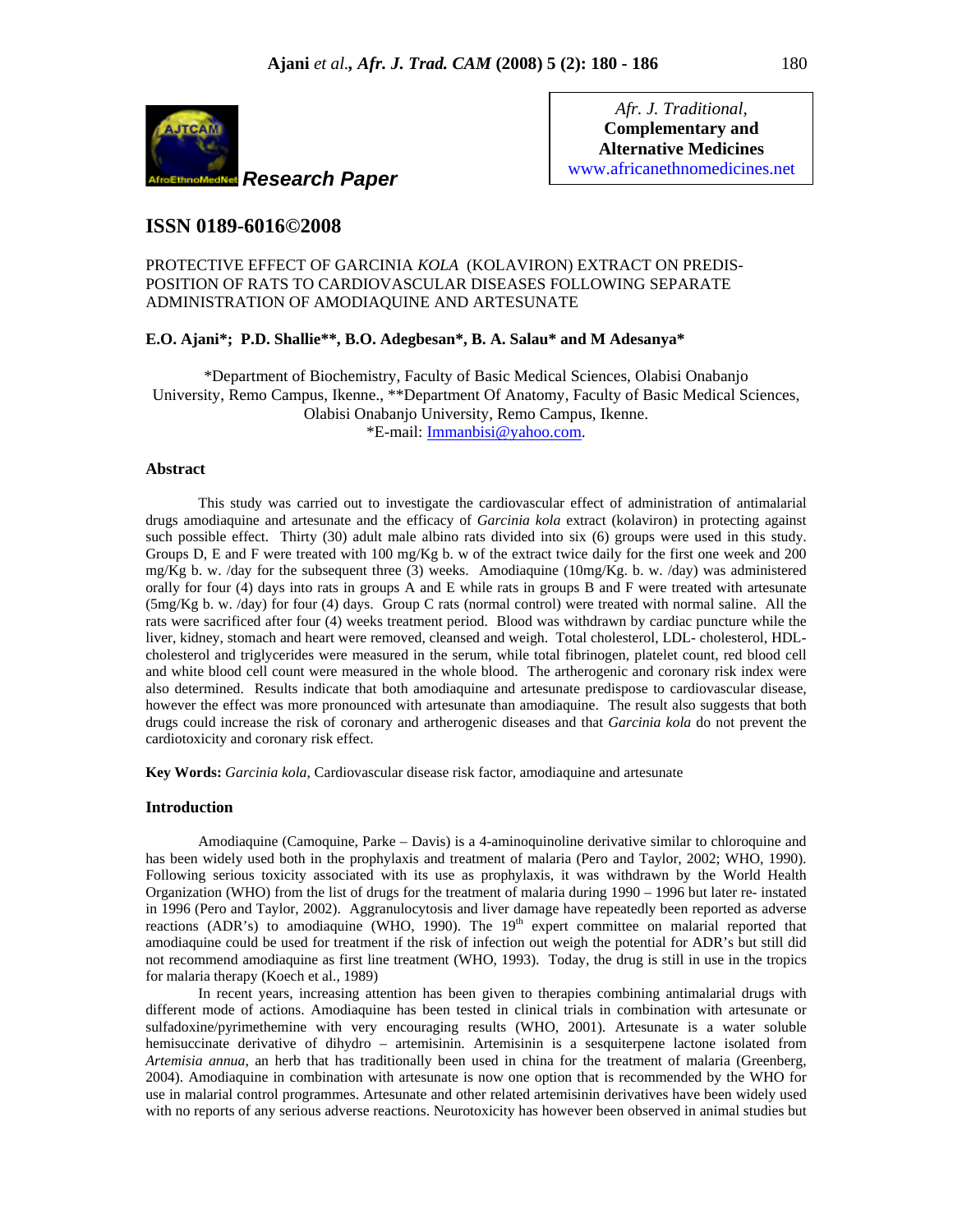not in human (http://www.malaria\_ipca.com). Cardiovascular disease (CVD) has been described as the major cause of morbidity and mortality in adult human being (John et al., 1999). Epidemiological studies have shown that elevated concentrations of serum total cholesterol and LDL-cholesterol, triglycerides, fibrinogen and platelet count are independent risk factors for CVD (John et al., 1999; Mark et al., 1999).

*Garcina kola* is a medium sized forest tree found throughout West and Central Africa. The seeds are eating as refreshing past time in Nigeria and are known to contain high content of biflavonoid compound. The toxicity is very low, the oral 50% lethal dose being above 5000 mg/Kg b. w. (Nwankwo *et al*, 2000). The seeds known as "bitter kola" or "false kola" are believed to posses' aphrodisiac properties and are used for the treatment of catarrh and abdominal colicky pain (Adaramoye *et al.*, 2005). Considerable experimental evidence has been adduced in support of the antihepatotoxic efficacy of kolaviron in animals against such hepatotoxicants as paracetamol (Iwu, 1986), carbon tetrachloride, thioacetamide, galactosamine, phallodine, and ethanol (Farombi, 2000; Adaramoye et al, 2005). In a previous study, we also observed the hepatoprotective effect of the extract in amodiaquine induced gastric ulceration (Ajani et. al*.*, Unpublished data).

There has been increasing report of ischaemic heart disease (Khaw and Barret, 1987). This increase may be attributed to an increase in the prevalence of known cardiovascular risk factor including drugs and local herbs. The aim of the present study is to investigate the risk of developing cardiovascular disease risk factors with administration of amodiaquine and artesunate and also examine the efficacy of kolaviron in reversing such possible symptoms of cardiotoxicity

### **Materials and methods Plant materials**

*Garcina kola* seeds (Guttiferae) (voucher No. OPZH 1034g) were obtained locally in Sagamu market and certified by the Plant Science Department, Olabisi Onabanjo University, Ago – Iwoye, Nigeria. The peeled seeds (7.5kg) were then sliced, pulverized with an electric blender and dried at  $40^{\circ}$ C in a Gallenkamp drying oven

#### **Preparation of** *Garcina kola* **extract**

The method of Iwu *et al* (1990) was used in the extraction of *Garcina kola* seed. The powdered seeds were extracted with light petroleum ether in a Soxhlet for 24hours. The defatted dried mare was repacked and extracted with acetone. The extract was concentrated and diluted twice its volume with water and extracted with ethyl acetate (6 X 300ml). The concentrated ethyl acetate fraction gave a yellow solid known as kolaviron. Appropriate dose dilutions were made by suspending the extract in 0.9% NaCl solution while normal saline was administered into the control group.

#### **Treatment and care of Animals**

Thirty (30) healthy male albino rats weighing between  $150 - 220g$  were used in the study. They were all obtained from the animal house, Physiology Department, University of Ibadan, Nigeria and were acclimatized for a week. The rats were randomly distributed into six (6) groups. Amodiaquine {Sigma, St. Louis, USA} (10 mg/kg b. w. / day) was administered orally into group A for 4days. Group B was treated with artesunate {Sigma, St. Louis, USA} (5 mg/kg b. w. /day) orally for 4days. Rats in group C were treated with normal saline while those in group D were treated with *Garcina kola* extract (200 mg/kg b. w. /once daily) for 4weeks. Rats in group E and F were treated with *Garcina kola* extract (100 mg/kg b. w.) twice daily for the first one (1) week and 200 mg/kg b. w. once daily for the next 3weeks. In the second week of treatment with *Garcina kola*, amodiaquine (10 mg/kg b. w.) and artesunate (5 mg/kg b. w) was administered orally into group E and F rats (respectively) continuously for 4days. All administrations were carried out with oral intubator. Animal care and protocols were in accordance with the guidelines of the Institutional Animal Ethics Committee (Committee on care and use of Laboratory animals, 1985). Animals were housed in individual cages in a temperature and humidity controlled room having a 12hr light and dark cycle. Feed and clean drinking water were supply *ad libitum*. All animals were sacrificed after 4weeks. Blood was withdrawn by cardiac puncture into a heparinized bottle. The blood was centrifuged at 3000g for 10min and the plasma was carefully extracted by pastures pipette. The plasma was stored at 30 to  $40^0$ C until analyzed. The livers, kidney, spleen stomach and heart were quickly removed cleaned, dried and weighed.

#### **Determination Of Serum Cholesterol, Lipoproteins And Triglyceride**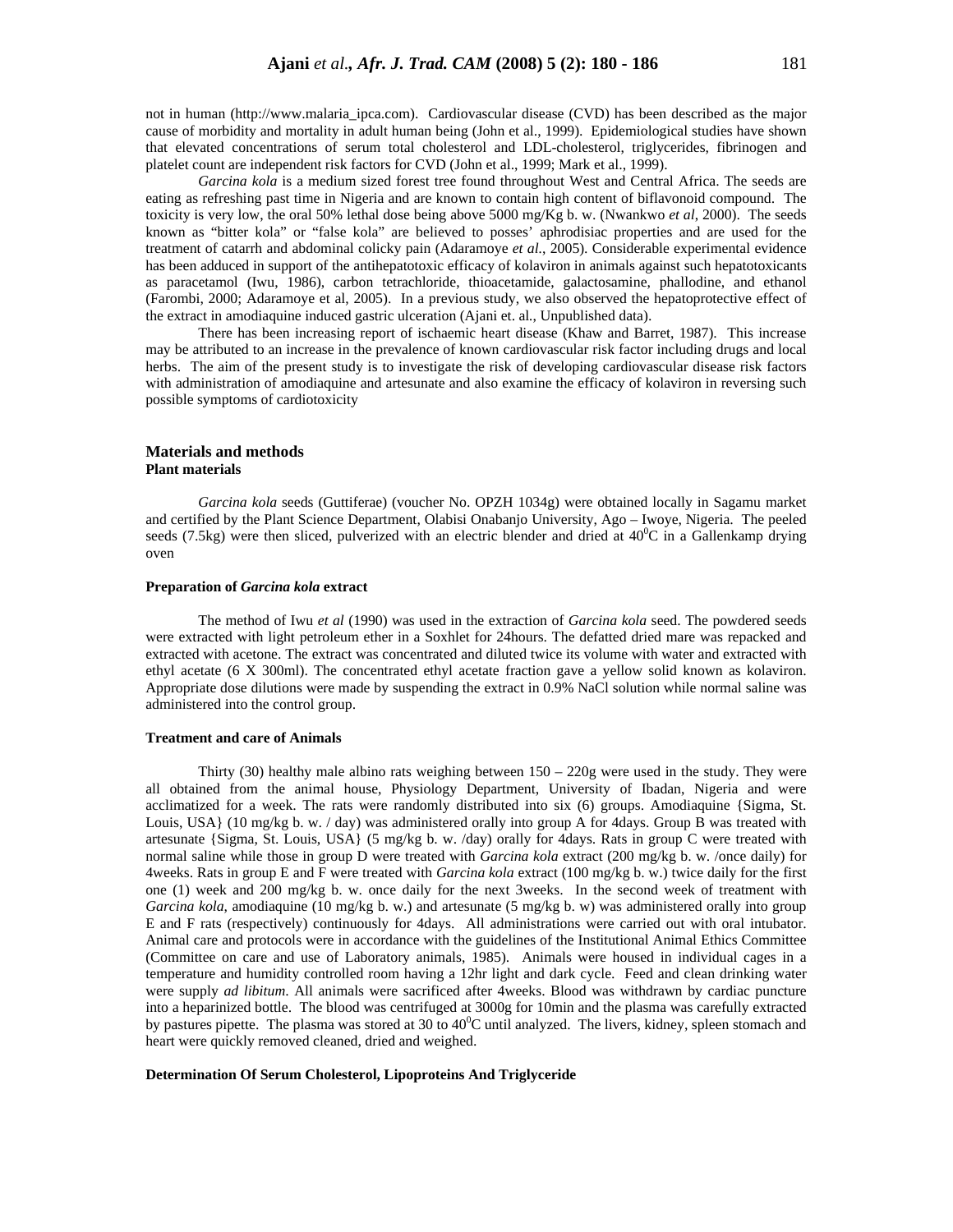Serum total cholesterol was determined using the method of Liebermann (1958). HDL- cholesterol was determined by the precipitation, enzymatic, colorimetric method of Sigma (1991) Triglyceride was determined by colorimetric end point of Sigma (1991). Serum LDL- Lipoprotein was determined by difference. Platelet was counted microscopically while plasma fibrinogen was estimated based on clotting by thrombin physicochemical transformation. Atherogenic index was calculated using the formula of Abott *et al*, (1988) and coronary risk index was obtained by the method of Alladi *et a*l, (1989)

#### **Statistics**

All results were analyzed by two – tailed student's t – test. P values of less then 0.05 were considered statistically significant.

### **Results**

Following administration of artesunate, the relative weight of the heart, the kidney and the spleen were noticed to increase. These increases were however reversed with *Garcinia* kola pretreatment. Amodiaquine administration increased the liver weight where as the heart, spleen and kidney were not significantly altered (Table 1). *Garcinia* kola pretreatment also reduced the liver weight of the amodiaquine treated rat to pretreatment level.

Figure1 is the result of the effect of administration of the drugs on serum cholesterol profile. Amodiaquine administration resulted in a significant increase in total cholesterol, LDL cholesterol, and triglyceride level. HDL cholesterol was however not significantly altered. With *Garcinia* kola pretreatment however, the values obtained for total cholesterol and LDL cholesterol were lowered, though the values obtained were still higher than the control values, where as the HDL cholesterol was not altered significantly. When *Garcinia kola* was administered alone, no change was observed in these parameters. Similarly, artesunate administration significantly increased serum total cholesterol, LDL- cholesterol and triglyceride values, but lowered HDL- cholesterol. When pretreated with *Garcinia kola*, artesunate administered rats did not show a significant alteration in these parameters from the values observed with sole administration of artesunate.

Result for the hematological parameters is presented in Figure 2. With artesunate administration, significant increases in fibrinogen and platelet count were observed, whereas the RBC and WBC count were not significantly affected. Pretreatment with *Garcinia kola* however lowered the platelet count and the value of  $3.24\pm0.12x10^3/\mu L$  obtained was not different from the control value  $(3.40\pm0.16 \times 10^3/\mu L)$ . This treatment however does not reduce the fibrinogen count from the values obtained with artesunate alone. Neither administration of amodiaquine nor pretreatment with *Garcinia kola* significantly altered the RBC count. Amodiaquine administration however, significantly increased fibrinogen and WBC count. The value of 7.24  $\pm 0.04 \times 10^3/\mu$ L observed for the WBC count was however still within the normal range for rat (5.5-11x10<sup>3</sup>/ $\mu$ L) The increase in fibrinogen and WBC count with amodiaquine was not reversed with *Garcinia kola* pretreatment, however the platelet count was reduced to the control value. Sole administration of *Garcinia kola* does not significantly alter any of these parameters.

Figure 3 illustrates the atherogenic (AI) and coronary risk index (CRI). Both parameters were raised following administration of amodiaquine and artesunate. *Garcinia kola* treatment had no significant influence on the AI and CRI. Pretreatment with *Garcinia kola* did not alter the AI and CRI in the artesunate treated rats, as the value obtained was not different from the control values. The values for these parameters though still higher than the control values in the rats treated with *Garcinia kola* extract prior to amodiaquine administration, the values were however lowered compared with the values obtained when rats were administered with amodiaquine without prior treatment with *Garcinia kola.*

### **Discussion**

Several Authors have reported on the hepatotoxicity effect of amodiaquine administration (Pero and Taylor, 2002; WHO, 1990), the present study also provide evidence in support of this and further report on the cardiotoxicity effect of administration of artesunate. The increases in the relative liver weight of amodiaquine treated rat and relative heart weight of the artesunate treated rats observed in this study may be as a consequence of fat accumulation and may predispose the subject to arteriosclerosis. John et al. (1999) reported that hypertrophy of the chronically loaded heart not accompanied by a new coronary capillary formation may lead to insufficient oxygen delivery to the cardiac muscle. Hypertrophy can be caused by physiologic or pathologic condition and is caused by increased functional demand, which in the heart is usually chronic thymodynamic overload. With continual enlargement, the heart will reach a stage when it will no longer be able to compensate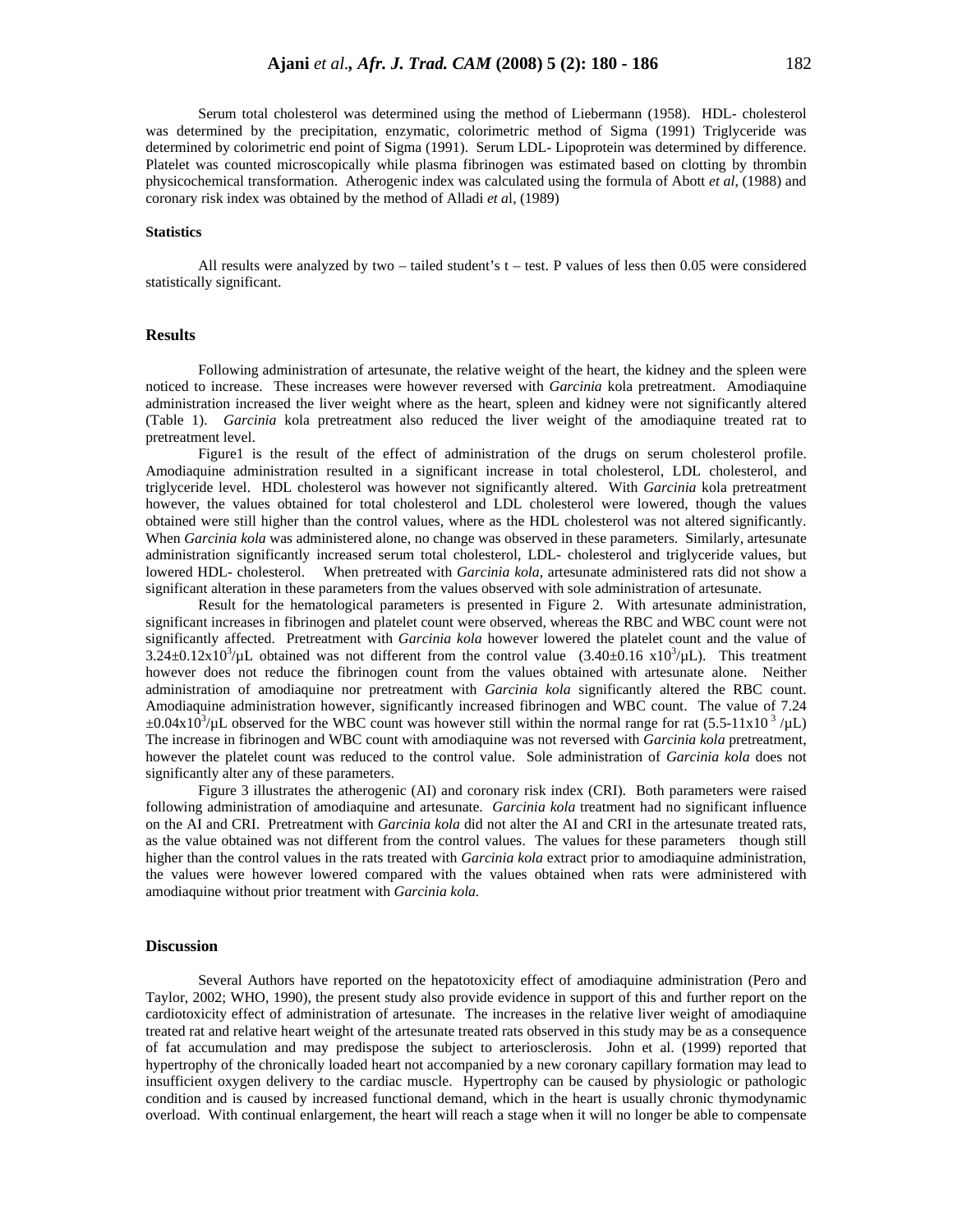for the increased burden and cardiac failure will ensures (Cotran et al., 1999). Data obtained for the lipid profile and haematological parameters further support this observation. Hyperlipidemia has been noted as an important

|                  |                  |                 |                | Final Organ Weight As % Of                                                                             |                            |                                                       |                              |       |                         |     |          |      |  |
|------------------|------------------|-----------------|----------------|--------------------------------------------------------------------------------------------------------|----------------------------|-------------------------------------------------------|------------------------------|-------|-------------------------|-----|----------|------|--|
| Group            | <b>Treatment</b> | <b>Body</b>     |                |                                                                                                        |                            |                                                       |                              |       | <b>Final Bodyweight</b> |     |          |      |  |
|                  |                  | Weight          | Heart          | <b>Spleen</b>                                                                                          | <b>Kidney</b>              | Liver                                                 | <b>Stomach</b>               | Heart | Splee                   | Kid | Liv      | Stom |  |
|                  |                  | (g)             |                |                                                                                                        |                            |                                                       |                              |       | n                       | ney | -er      | ach  |  |
| $\boldsymbol{A}$ | Amodiaqui        | $195.6 \pm 4.3$ | $0.58 + 0.0$   |                                                                                                        |                            |                                                       |                              | 0.29  | 0.30                    | 0.6 | 4.6      | 1.35 |  |
|                  | ne               |                 | $2^a$          | $0.59 \pm 0.07$ <sup>a</sup>                                                                           | $1.27 \pm 0.03^{\text{a}}$ | $9.11 \pm 0.04^{\text{a}}$                            | $2.64 \pm 0.38$ <sup>a</sup> |       |                         | 5   | 7        |      |  |
|                  | (10mg/Kg)        |                 |                |                                                                                                        |                            |                                                       |                              |       |                         |     |          |      |  |
| B                | Artesunate       | $207.7 \pm 2.1$ | $0.80 + 0.0$   |                                                                                                        |                            |                                                       |                              | 0.33  | 0.41                    | 0.6 | 3.2      | 1.00 |  |
|                  | (5mg/Kg)         | a               | 4 <sup>b</sup> | $0.85 \pm 0.07^{\mathrm{b}}$                                                                           |                            | $1.52 \pm 0.09^b$ 6.64 $\pm 0.31^b$ 2.06 $\pm 0.15^a$ |                              |       |                         | 5   |          |      |  |
| $\mathbf C$      | Normal           | $216.8 \pm 8.5$ | $0.59 + 0.0$   |                                                                                                        |                            |                                                       |                              | 0.27  | 0.27                    | 0.6 | 3.0      | 0.96 |  |
|                  | Control          | a               | 1 <sup>a</sup> | $0.59\pm0.04^{\text{a}}$ 1.32 $\pm0.03^{\text{a}}$ 6.48 $\pm0.17^{\text{b}}$ 2.07 $\pm0.11^{\text{a}}$ |                            |                                                       |                              |       |                         | 2   | $\Omega$ |      |  |
|                  | (Normal)         |                 |                |                                                                                                        |                            |                                                       |                              |       |                         |     |          |      |  |
|                  | Saline)          |                 |                |                                                                                                        |                            |                                                       |                              |       |                         |     |          |      |  |
| D                | Garcinia         | $214.3 \pm 5.1$ | $0.57 + 0.0$   |                                                                                                        |                            |                                                       |                              | 0.27  | 0.34                    | 0.5 | 3.1      | 1.01 |  |
|                  | kola             |                 | 2a             | $0.47 \pm 0.05^{\circ}$                                                                                | $1.13 \pm 0.06^a$          | $6.66 \pm 0.20^b$ 2.16 $\pm$ 0.17 <sup>a</sup>        |                              |       |                         | 3   | 1        |      |  |
|                  | (200mg/Kg)       |                 |                |                                                                                                        |                            |                                                       |                              |       |                         |     |          |      |  |
| E                | Garcinia kola    | $190.7 + 4.2$   | $0.58 + 0.0$   |                                                                                                        |                            |                                                       |                              | 0.31  | 0.33                    | 0.5 | 3.3      | 1.19 |  |
|                  | $(200mg/Kg) +$   |                 | 2a             | $0.43\pm0.03^{\circ}$ 1.22 $\pm0.06^{\circ}$ 6.42 $\pm0.34^{\circ}$ 2.27 $\pm0.15^{\circ}$             |                            |                                                       |                              |       |                         | 7   | 8        |      |  |
|                  | Amodiaquine      |                 |                |                                                                                                        |                            |                                                       |                              |       |                         |     |          |      |  |
|                  | (10mg/Kg)        |                 |                |                                                                                                        |                            |                                                       |                              |       |                         |     |          |      |  |
| $\mathbf{F}$     | Garcina          | $190.3 \pm 5.3$ | $0.61 + 0.0$   |                                                                                                        |                            |                                                       |                              | 0.35  | 0.42                    | 0.5 | 3.1      | 1.10 |  |
|                  | kola             | a               | 1 <sup>c</sup> | $0.63 \pm 0.02^{\text{a}}$                                                                             | $1.08 \pm 0.06^a$          | $6.03 \pm 0.42^b$ 2.09 $\pm$ 0.08 <sup>a</sup>        |                              |       |                         | 8   | 7        |      |  |
|                  | (200mg/Kg)       |                 |                |                                                                                                        |                            |                                                       |                              |       |                         |     |          |      |  |
|                  |                  |                 |                |                                                                                                        |                            |                                                       |                              |       |                         |     |          |      |  |
|                  | $+A$ rtesunat    |                 |                |                                                                                                        |                            |                                                       |                              |       |                         |     |          |      |  |
|                  | e(5mg/Kg)        |                 |                |                                                                                                        |                            |                                                       |                              |       |                         |     |          |      |  |

**Table 1:** Effect Of Treatment On Final Organ Weight

**Note:** The results are the means  $\pm$  SD for five (5) rats. Significant difference was carried out at  $p<0.05$ All values in the same column with same superscript are not significantly different from each other.

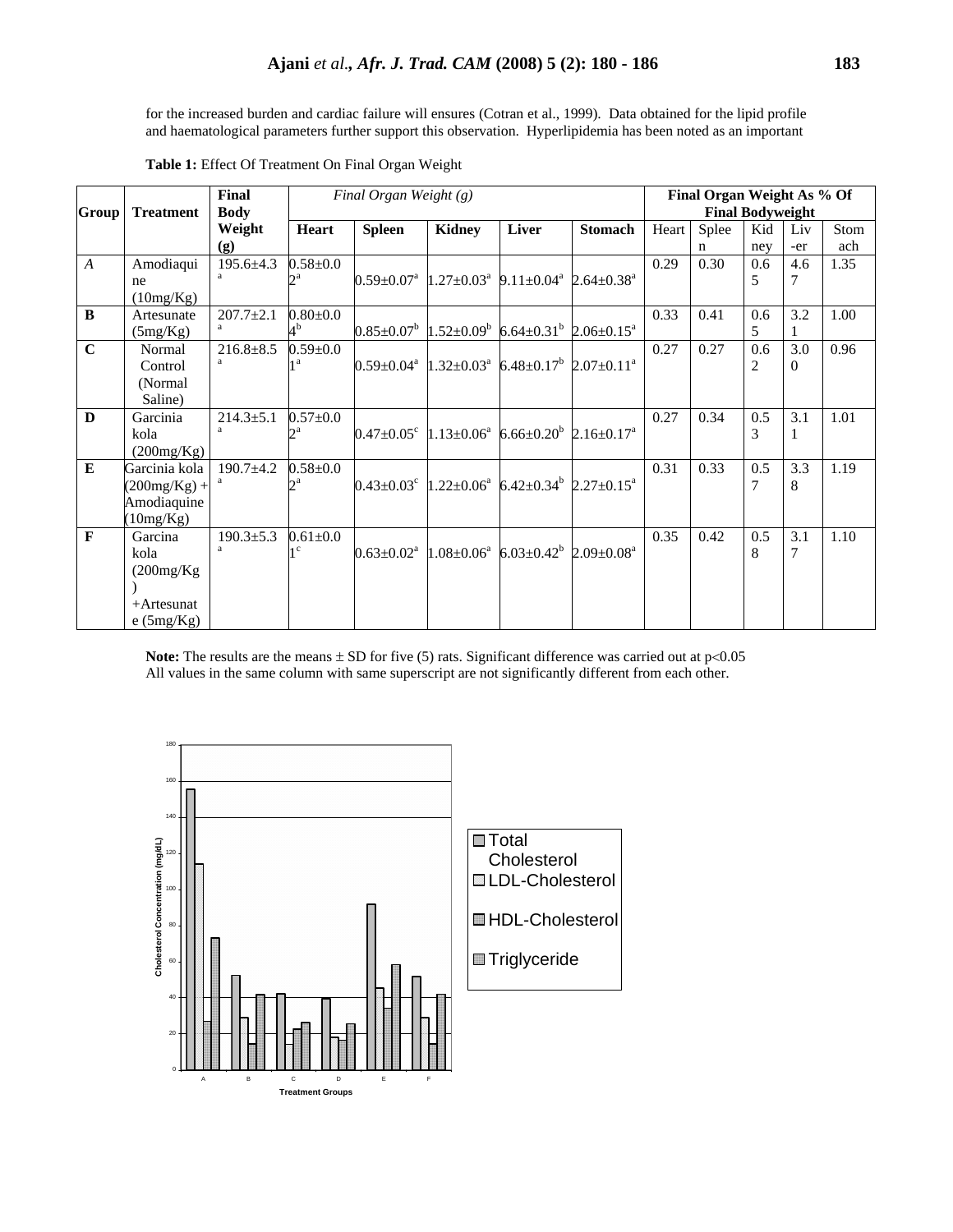Figure 1: Effect of Treatment on cholesterol profile The results are the means  $\pm$  SD for five (5) rats. Significant difference was carried out at p<0.05.



 **Figure.2:** Effects of Amodiaquine and Artesunate on haematological parameters. The results are the means  $\pm$  SD for five (5) rats. Significant difference was carried out at p<0.05

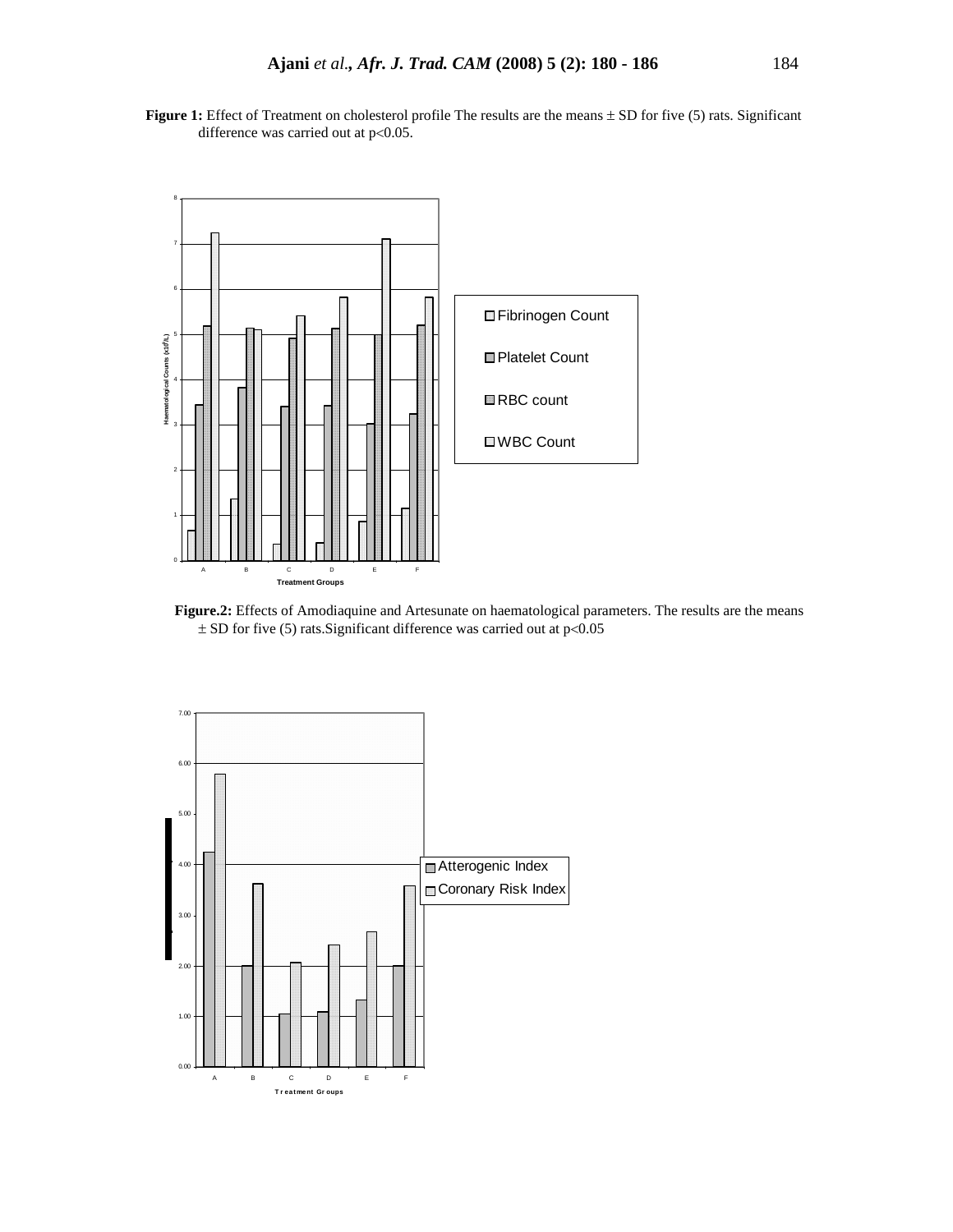Figure 3: Effect of Treatment on coronary risk and atterogenic index. The results are the means  $\pm$  SD for five (5) rats. Significant difference was carried out at p<0.05

metabolic risk factor for Ischaemic heart disease and ischemic cerebrovascular accident. Literature has shown that there is a positive correlation between the risk of developing ischemic heart disease and raised plasma cholesterol and LDL cholesterol concentrations and a negative one with plasma HDL cholesterol. Lowering plasma total cholesterol and LDL cholesterol concentrations reduces the risk of cardiovascular disease (Michael et al., 1998; Eun et al., 2002). The increases in serum total cholesterol, LDL cholesterol and triglyceride level with a corresponding reduction in HDL cholesterol value with artesunate administration observed in this study indicate that treatment with artesunate predisposes to cardiovascular disease. The cardiovascular disease risk with this drug is reported here to be higher than that with administration of amodiaquine in that with amodiaquine, HDL cholesterol was not reduced which was the case with artesunate administration. It is important to note that pretreatment with *Garcinia kola* does not ameliorate this observed effect. Hence, it could be emphasize here that though *Garcinia kola* have been widely reputed to be hepatoprotective, the extract may not be effective against cardiovascular disease risk.

Serum fibrinogen is a component of the blood that plays a central role in clotting process (Cushma et al*.,* 1996). Recent results have shown that the level of fibrinogen and platelet count is independent cardiovascular factor (Mark et al., 1999; Passmore and Eastword, 1986). Higher level of this parameter has been suggested may predispose the affected individual to develop clots in their arteries and platelet aggregation as increase plasma viscosity, thereby increasing the risk of a heart attack or stroke (Cushma et al., 1996). Artesunate administration is reported here to increase both fibrinogen and platelet count providing evidence for cardiovascular toxicity. This effect is however mild with amodiaquine administration. The study also suggests that this cardio- toxicity effect is not reversed with *Garcinia kola* pretreatment. Raised WBC count is seen in acute infections, metabolic disorders and drug use. Since the observed WBC values reported here, both with amodiaquine, artesunate administration and with *garcinia kola* pretreatment are still within normal range, the drugs may not contribute to predisposition to infection.

 The increased atherogenic and coronary risk index observed with administration of amodiaquine and artesunate could be attributable to increased LDL- cholesterol and total cholesterol values. This also could suggest that both drugs when administered for prophylactic purposes may predispose to coronary disorders such as hypertension. Occlusion of a coronary artery by lipid deposit has been reported to cause several local oxygen starvations and ultimately the degeneration of a localized portion of the heart muscle (Ernst, 1991).

*Garcina kola* is also reported here not to be effective in reversing the artherogenic and coronary risk index in artesunate administered rat. Data obtained however suggest that it may reduce the risk in amodiaquine treated rats. We opined that the efficacy of the extract in amodiaquine treated rats may be due to the effect of interaction between metabolites of amodiaquine and kolaviron and that such interaction may not occurred with metabolite of artesunate.

#### **Conclusion**

Our study indicates that administration of amodiaquine and artesunate predisposes to cardiovascular disease. This effect is however more pronounced with artesunate than with amodiaquine. The study also reports that both amodiaquine and artesunate when administered for prophylactic purposes may predispose to artherogenic and coronary diseases and that *Garcinia kola*, though reputed to be heopatoprotective, is not effective against cardiovascular disease.

#### **References**

- 1. Abott, R. D; Wilson, P. W. F; Karvel, W. B and Castelli, W. P (1988). HDL- cholesterol, total cholesterol screening and myocardial infarction. Arteriosclerosis **8:** 207-211.
- 2. Adaramoye, O. A; Farombi, E. O.; Adeyemi, E. O and Emerole, G. O. (2005a) Comparative study of the antioxidant properties of flavonoids of *Garcinia kola* seeds. Pasrkistan J. Medical Sci..**21:** 142-149.
- 3. Adaramoye, O. A; Nwaneri, V. O.; Anyanwu, K. C; Farombi, E. O. and Emerole, G. O. (2005b). Possible anti-atherogenic effect of kolaviron (a *Garcinia kola* seed extract) in hypercholesterolemic rats. Clinical Exptl. Pharmacol. Physiol.. **32:**40-45
- 4. Alladi, S and Khada, S. M (1989). Induction of hypercholesterolemia by supplementing soy protein with acetate generating amino acids. Nutr. Rep. Int. **40:**893-899.